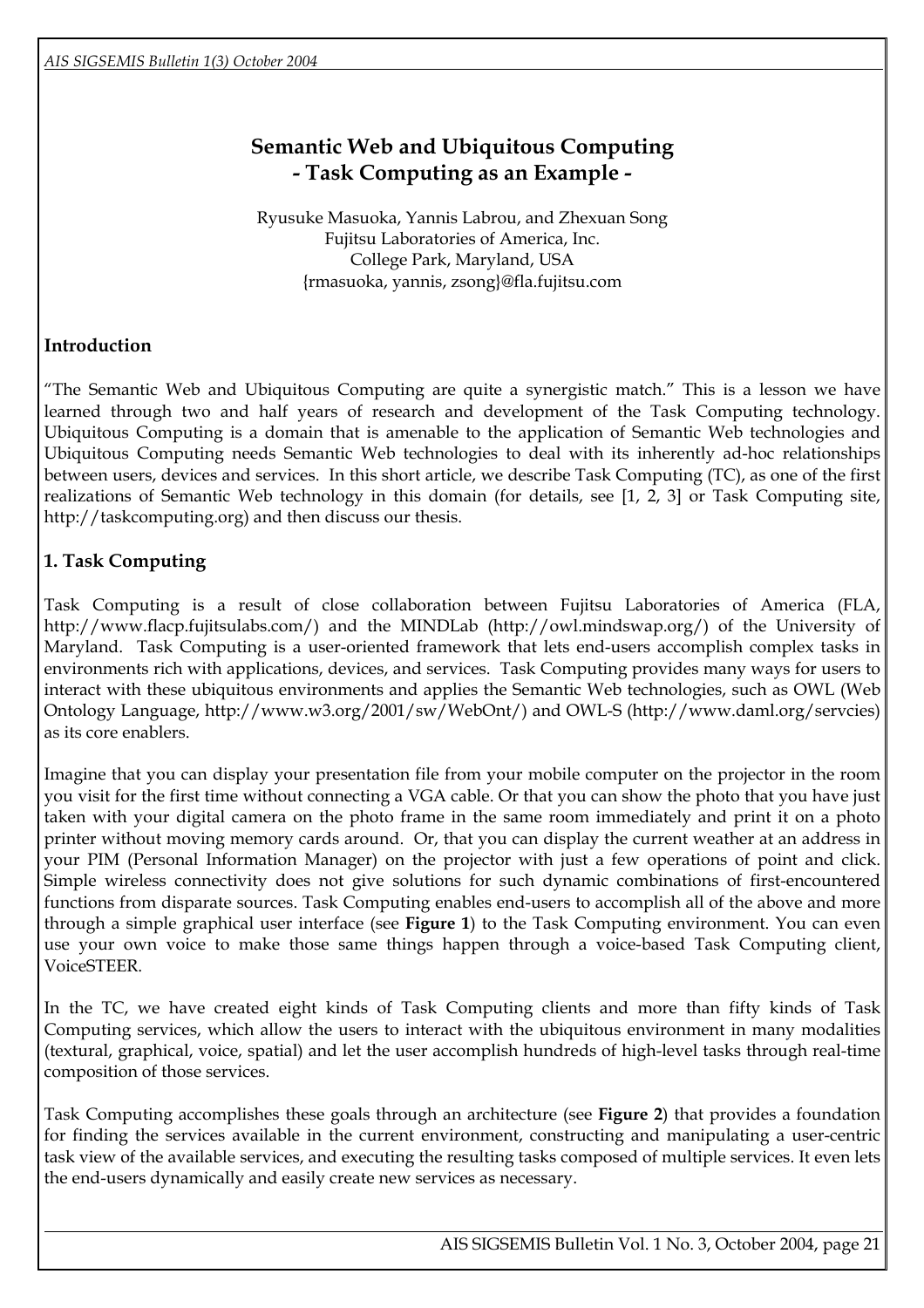#### *AIS SIGSEMIS Bulletin 1(3) October 2004*

## **2. Utilizing the Semantic Web in Ubiquitous Computing**

<span id="page-1-0"></span>We first discuss how Semantic Web technologies are used in Task Computing.The main challenge for Task Computing is the dynamism of a ubiquitous environment. Obviously, a major source of the dynamism stems from a user's movement from one environment to another (home, to office, to airport, to mall, etc.). In different places, the user finds a different set of services, many of which are unique to the place. Another source of this dynamism comes from the constant changes of entities in the environment. Even if the user stays in one environment, the changes in the surrounding people and devices alter the status of the environment.

| <b>W</b> STEER version 1.0 by FLA, College Park<br>Tools Language Help<br>Discovery Pane Detail Pane Composition Pane Construction Pane Information Pane Mini STEER<br><b>STOP</b><br>ij di<br>Refresh<br>Stop<br>Play (Audio)<br>Show in Frame | Audio File<br>Chocobo.mp3<br>$\overline{\phantom{a}}$<br>Image File<br>My Picture<br>$\overline{\phantom{a}}$                                          | <b>No</b> Execute<br>$\frac{1}{2}$ Execute                                                  | $\overline{\phantom{a}}$<br>Construct<br>$\overline{\phantom{a}}$<br>Construct                  | ſп                                                                        |       |
|-------------------------------------------------------------------------------------------------------------------------------------------------------------------------------------------------------------------------------------------------|--------------------------------------------------------------------------------------------------------------------------------------------------------|---------------------------------------------------------------------------------------------|-------------------------------------------------------------------------------------------------|---------------------------------------------------------------------------|-------|
|                                                                                                                                                                                                                                                 | Mini Task Computing Client by FLA, College Park                                                                                                        |                                                                                             |                                                                                                 |                                                                           |       |
| Open                                                                                                                                                                                                                                            |                                                                                                                                                        |                                                                                             |                                                                                                 |                                                                           |       |
| Play (Video)                                                                                                                                                                                                                                    | Add (Contact) into Outlook<br>Add (Schedule) into Outlook<br>My Contact<br>My Favorite<br>My File<br>My Music<br>My Picture<br>My Schedule<br>My Video |                                                                                             |                                                                                                 |                                                                           |       |
| Add (Contac<br>$\geq$ Information                                                                                                                                                                                                               |                                                                                                                                                        |                                                                                             |                                                                                                 |                                                                           | ıп    |
| Name<br>Service(s) found:<br>Chocobo.mp3<br>Jonathan Agre<br>MediaPlaver Obiect<br>putty.exe<br>Sample.WMV<br>Sunset.jpg<br><b>Task Computing Project</b>                                                                                       |                                                                                                                                                        | Type<br><b>AudioFile</b><br>Contact<br>WebPage<br>File<br>VideoFile<br>ImageFile<br>Project | Mode<br>Pervasive<br>Pervasive<br>Pervasive<br>Pervasive<br>Pervasive<br>Pervasive<br>Pervasive | Expiration<br>Never<br>Never<br>Never<br>Never<br>Never<br>Never<br>Never | Limit |
| ∢                                                                                                                                                                                                                                               |                                                                                                                                                        |                                                                                             |                                                                                                 |                                                                           |       |
| There are 7 services.                                                                                                                                                                                                                           |                                                                                                                                                        |                                                                                             |                                                                                                 | Remove                                                                    | Hide  |

**Figure 1** *Task Computing Client Desktop: The figure shows two kinds of Task Computing Clients (tab and mini versions), White Hole, a tool to create services from objects, at the upper right corner, and PIPE, a tool to manage the semantic services, at the bottom. For details of those GUI elements, see [3].* 

The specific challenge of this dynamism is how to provide maximum interoperability with as few prearrangements as possible between the currently available functionality and the clients who use that functionality and yet, still give the user a manageable view of the possibilities in terms of what one can do in the environment. Although it is impossible to make them fully interoperable without any pre-arrangements, it is imperative to minimize pre-arrangements because the user does not know what to expect in the environment that one has entered or will move into next. Task Computing addresses this problem through the following two key ideas:

#### **Uniform abstraction of all functionality as services**

 $\overline{a}$ 

Abstraction of functionality as services makes functionality universally accessible and allows the Task Computing infrastructure to interact with it. The current wide acceptance of SOA (Service Oriented Architecture) in many areas (Web Services, UPnP, .NET, etc.) and the convergence to Web Services, make "services" the standard abstraction of functions. In Task Computing we transform the functionality of the user's computing device (from applications and OS), of the devices in the environment, and of the available eservices on the Internet into services. This abstraction paves the way for having fewer pre-arrangements to deal with the functionalities available in the environment, but by itself does not suffice for end-user, real-time manipulation and composition of functionalities into tasks.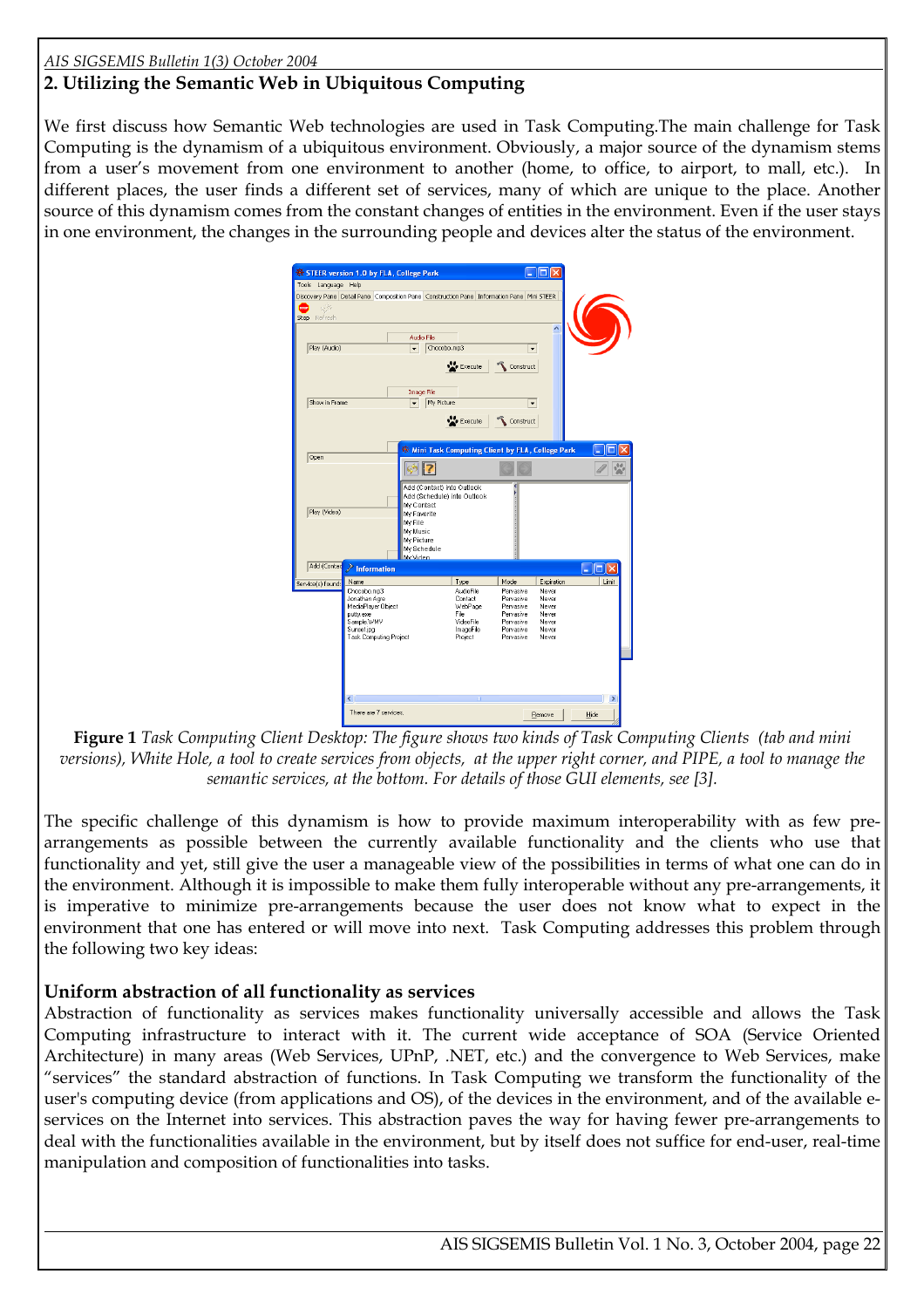#### *AIS SIGSEMIS Bulletin 1(3) October 2004*

**Intuitive manipulation of services based on semantic service descriptions (SSD's)** 

The other necessary ingredient is the intuitive manipulation of services by end-users made possible through the use of Semantic Service Descriptions (SSD's); ontologies are the mechanism for achieving such a manipulation. Typically, WSDL (Web Service Description Language) is used to describe the functional characteristics of a Web Service; but using WSDL-described Web Services requires that programmers understand their semantics (beyond the WSDL descriptions) and develop the code to use the services in the right way. As a result, end-users' interaction with functionalities is limited by the scope of these programs in ways predefined by the developers. The additional semantics (supplied in an SSD), allows the Task Computing infrastructure to help users manipulate the services without this deep knowledge. Semantics can be used to constrain the manipulation of services by users, or to present the user possible tasks in the current environment. For example, service composition based on semantic inputs and outputs of services, if relied on WSDL only, would not restrict any compositions of a service that produces an XSD string with another one that consumes an XSD string. However, the SSD's of services provide finer granularity of the services inputs and outputs, so that, for example, a service that generates an "Address" semantic object will only be composable with semantically compatible services.

<span id="page-2-0"></span>

**Figure 2 Task Computing Architecture: It has a four-layer architecture. For details, see [3].** 

By giving appropriate service names, the composed service names of compatible services can serve as task representations (ex. "View on Project" + "My File", "Route from FLA to" "BWI Airport" [1]). Ontologies can also support mechanisms such as compositions based on subclass-super-class relationships and semantic object translations that are very natural for end-users. At this point, Task Computing does not utilize preconditions and effects of services to determine service composability, as the standards for expressing them are still fluid and the experience in them is lacking in the broader Semantic Web community. Even so, Task Computing still allows very rich and interesting ways for the end-users to interact with the services of the environment.

## **3. Ubiquitous Computing as an Application Domain of Ontology**

 $\overline{a}$ 

In this section, we will discuss why the Ubiquitous Computing environment is an easier domain to apply Semantic Web technologies to than other application domains, such as the World Wide Web or Enterprise Computing.